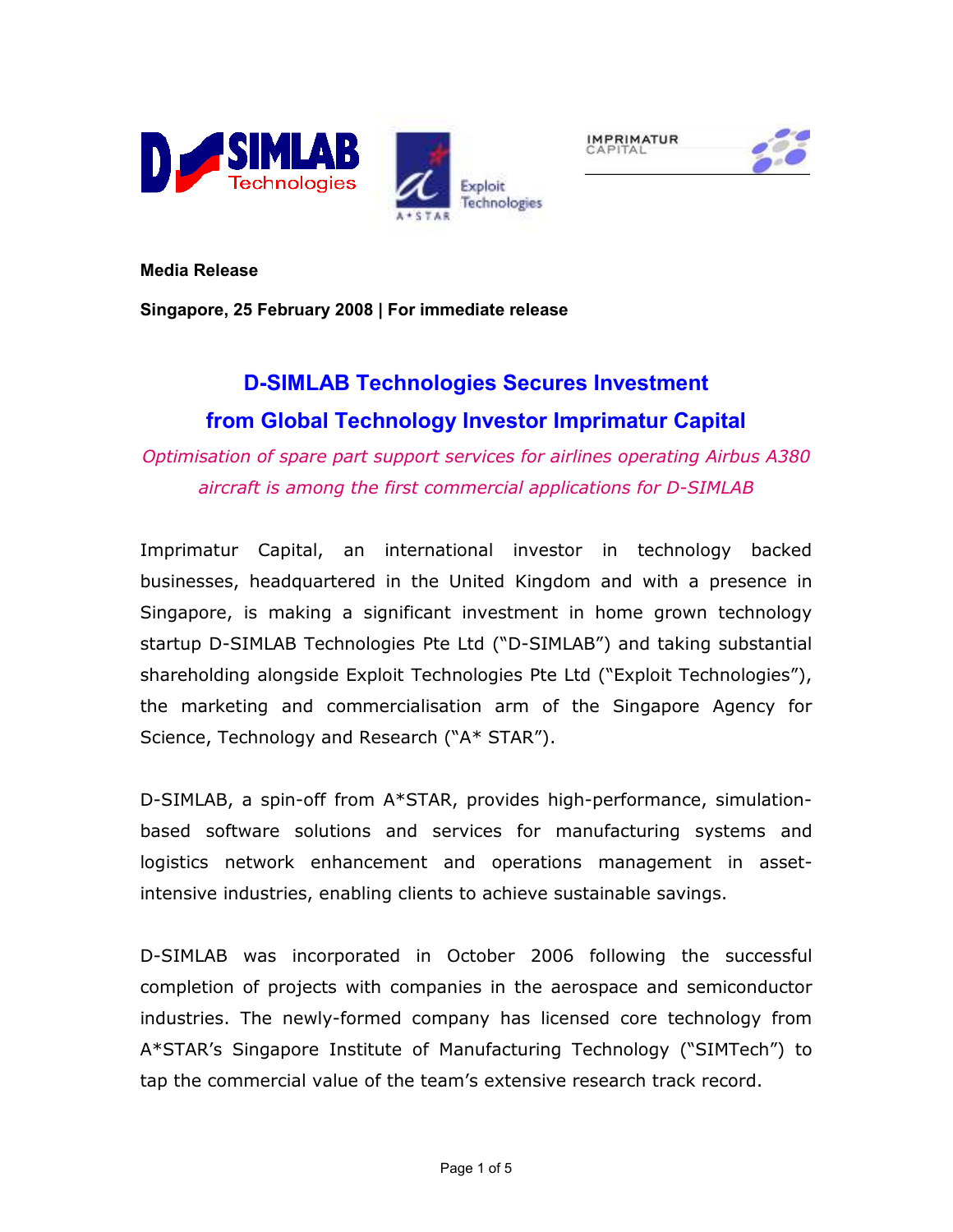Exploit Technologies is confident of the commercial potential in D-SIMLAB and has been incubating the start-up for 15 months. Exploit Technologies worked closely with the company and actively supported them in business development and fund raising. This gave D-SIMLAB a head start to further develop both the technology and its target markets.

D-SIMLAB's current flagship product D-SIMSPAIR is targeted at the aerospace sector. It enables an ongoing business paradigm shift and multimillion dollar, maintainable savings for MRO companies, component service providers and airlines. One of the first commercial applications has been secured with OEMServices, a joint venture of four major Airbus suppliers, for the optimisation of spare part support services for airlines operating Airbus A380 aircraft such as Singapore Airlines and Emirates. Efforts to launch the technology into other domains such as semiconductor manufacturing and seaport container terminal operations are under way.

The investment in D-SIMLAB represents another important milestone for Imprimatur Capital's local operations in Singapore and its unique international business model. It further validates Imprimatur's long standing confidence in both the high quality IP (Intellectual Property) being generated here in Singapore and its international commercialisation potential. By using a disciplined market focus and proactively identifying opportunities within targeted investment themes, Imprimatur is confident D-SIMLAB can build upon its strong technology platform and early successes into a world class business. Together with Exploit Technologies, Imprimatur Capital will be represented on the Board of D-SIMLAB and as with all of its investments it will support and work closely with the management team to build D-SIMLAB's business and create meaningful uplift in value.

"At Imprimatur Capital, we actively identify world class technology with the potential for profitable growth in targeted large international markets. Imprimatur's team carry out extensive proprietary due diligence to ensure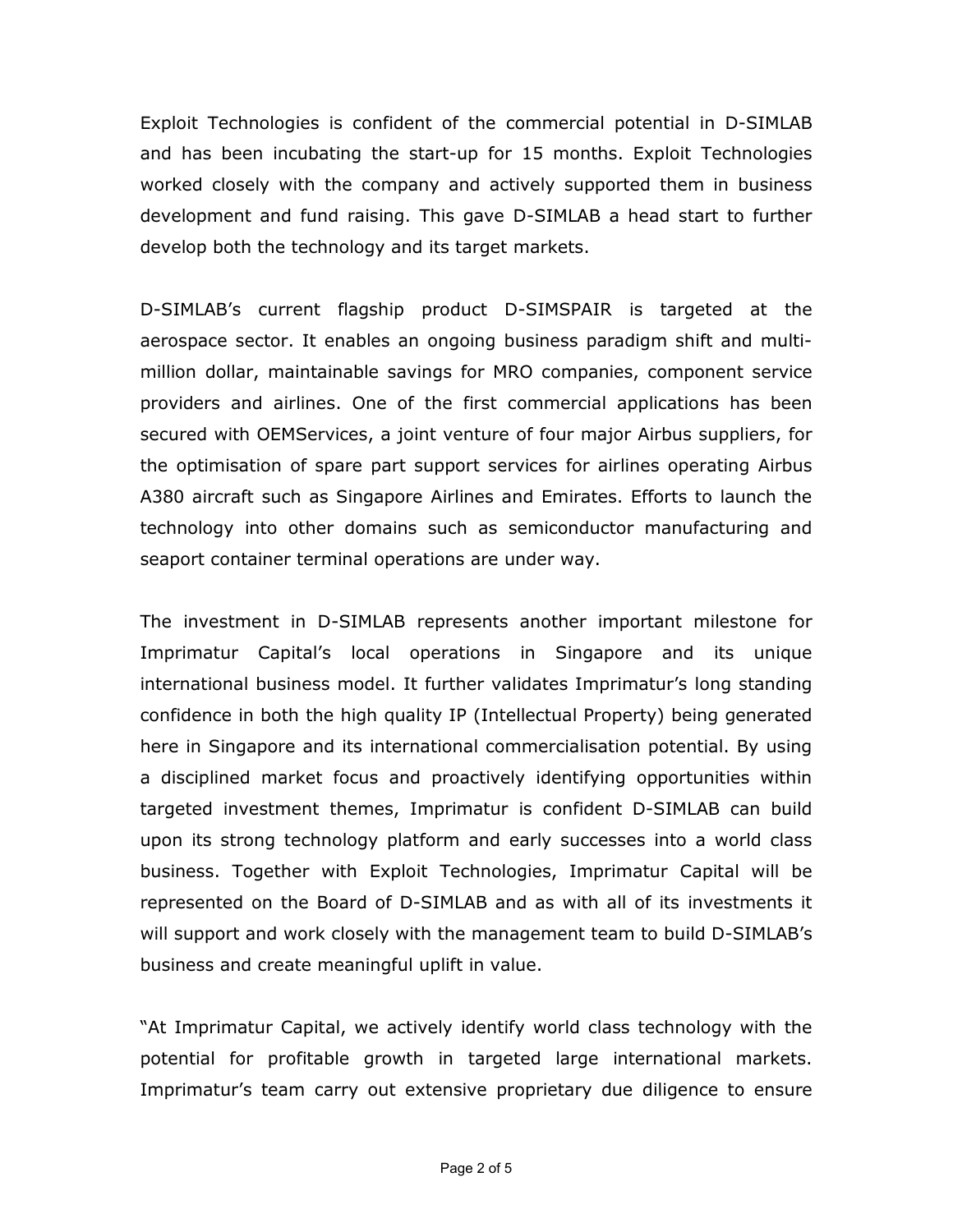we can turn good science into good business. We are confident that our participation in D-SIMLAB will help to add significant value to its operations, growth and valuation. Simulation software is paving the way in manufacturing and aerospace industries. But the importance of modeling software doesn't end there. This is a trend that could impact many more large scale industries. Our investment is in the correct direction," explained Greg Barnes, Executive Director of Imprimatur Capital in Singapore.

Mr Boon Swan Foo, Executive Chairman of Exploit Technologies Pte Ltd, the marketing and commercialisation arm of A\*STAR, said, "We are very excited that the technologies from A\*STAR have received such strong interest internationally. Exploit Technologies saw a gem in D-SIMLAB when we incubated the start-up at the end of 2006. It is encouraging that Imprimatur Capital shares Exploit Technologies' vision and confidence in D-SIMLAB. We believe that this new partnership will help realise the full commercial potential of D-SIMLAB and contribute to the growth of the high-end software industry in Singapore. Given that simulation software can be deployed in many industries, the likely economic impact is very substantial."

D-SIMLAB is headed by Dr Peter Lendermann who also was the leader of the SIMTech research team that developed the technology. He has been engaged in the simulation community since the early 1990's when he worked at the European Laboratory for Particle Physics CERN in Geneva, Switzerland. In 1996 he joined a German consulting firm where he was responsible for acquiring and executing business process re-engineering projects with numerous process manufacturing, aviation and automotive clients in Western Europe, Russia, Canada and China before moving to Singapore in 2000.

Said Dr Lendermann, "The creation of D-SIMLAB was possible because of an unprecedented joint effort between the Founders and Exploit Technologies, together with our launch customer OEMServices who has been supporting us right from the very beginning. With an international early stage investment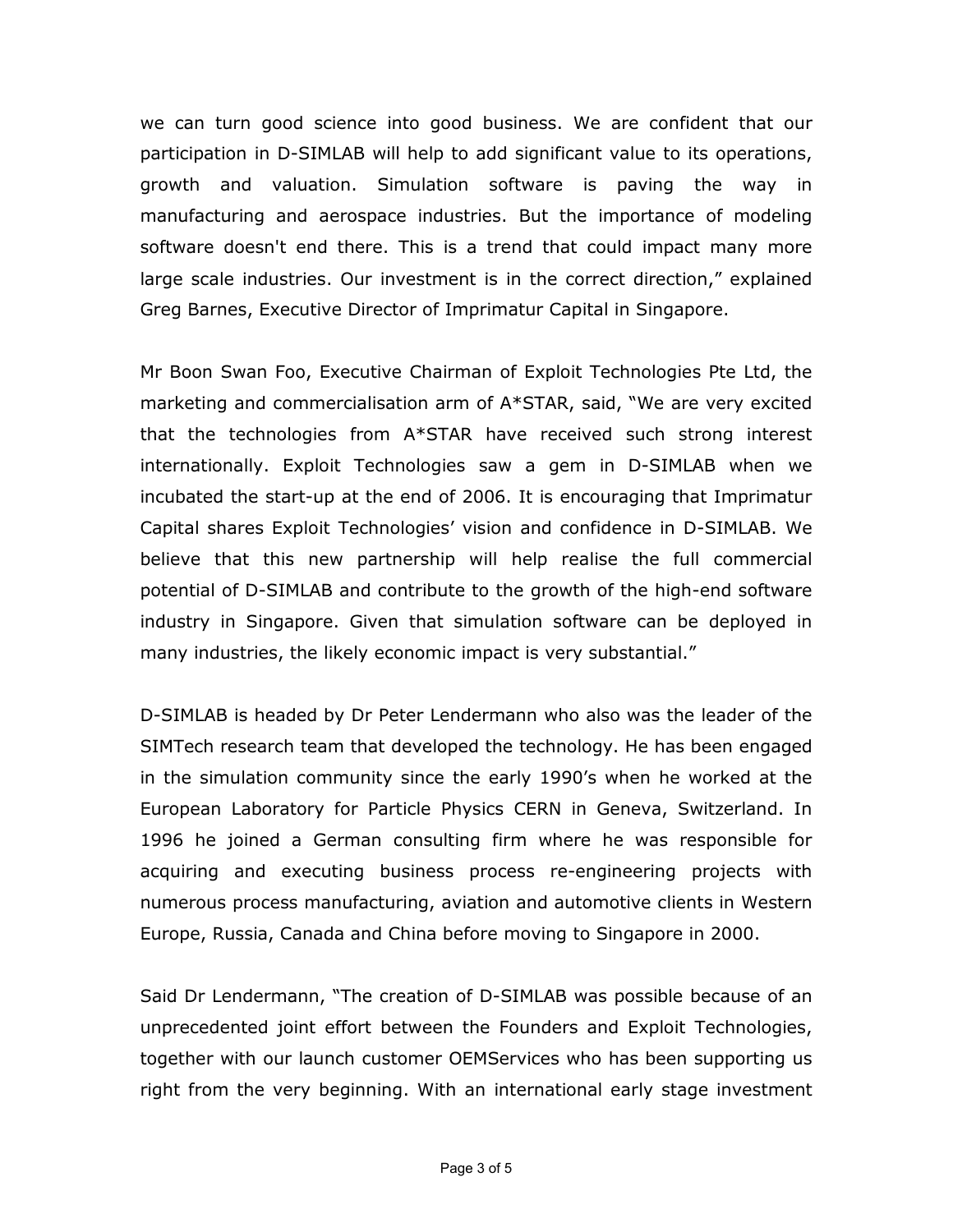firm as a shareholder, we will now be able to extend our business on a global scale."

###

## About D-SIMLAB Technologies Pte Ltd

D-SIMLAB Technologies is a leading provider of high-performance, simulation-based decision-support solutions for high value asset management in aerospace, semiconductor manufacturing and container terminal operations. Established in 2006 and incubated at Exploit Technologies, it is a spin-off company from Singapore Institute of Manufacturing Technology founded by Peter Lendermann, Gan Boon Ping and Nirupam Julka.

For more information, please visit www.d-simlab.com

## Media contact:

Dr Peter Lendermann Mobile: +65 9856 5554 Email: peter@d-simlab.com

# About Exploit Technologies Pte Ltd

Exploit Technologies is the marketing and commercialisation arm of the Agency for Science, Technology and Research (A\*STAR). Its charter is to identify, protect and exploit promising intellectual property (IP) created by A\*STAR's research institutes. This includes facilitating the IP management process (ie the protection of inventions through patents and copyrights, etc),